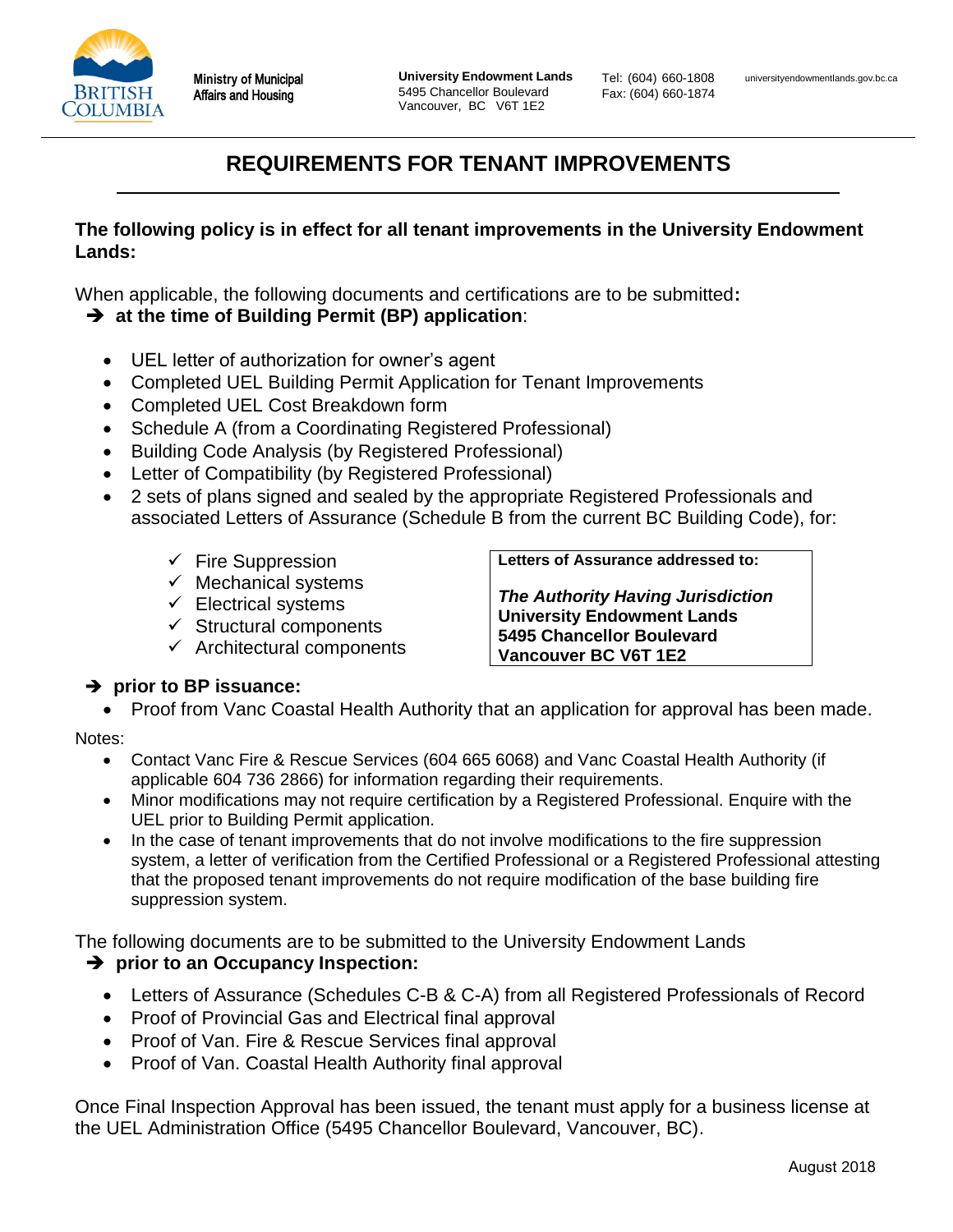

# **LETTER OF AUTHORIZATION**

| I/We         |         |                     | the owners of property legally |
|--------------|---------|---------------------|--------------------------------|
|              | (Print) |                     |                                |
| described as |         |                     |                                |
|              |         | (Legal Description) |                                |
| At           |         |                     |                                |
|              |         | (Street Address)    |                                |
|              |         |                     |                                |
| Authorize    |         |                     |                                |
|              | (Print) |                     |                                |

To act as my/our agent for all purposes in relation to the application for a Development or Building Permit from the University Endowment Lands, and I/we acknowledge the authority of the agent to bind me/us in all matters related to the application and work to be performed under the permit or permits.

The person signing the permit documents, if not the owner, acknowledges that his or her signature is as agent for the owner and that he or she is authorized to bind the owner who will be deemed to know of and to understand the contents of the documents.

| Signature of Owner/s | Date: |
|----------------------|-------|
| Signature of Agent   | Date: |

www.universityendowmentlands.gov.bc.ca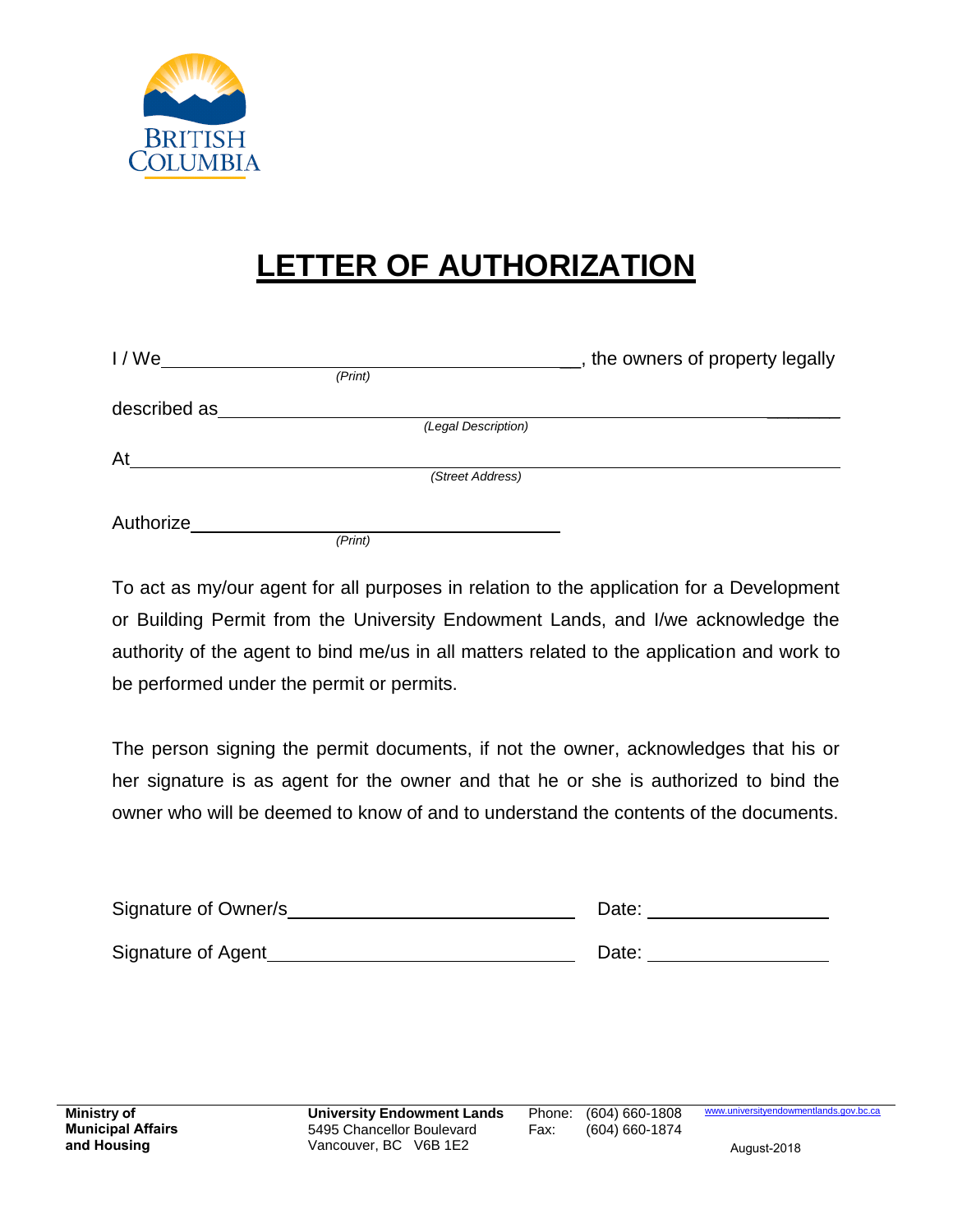

# **ASSURANCE OF "TENANT IMPROVEMENT COMPATIBILTY" WITH ORIGINAL BASE BUILDING**

**Note: To be submitted prior to issuance of a Building Permit for Tenant Improvements** 

To: The Building Inspector University Endowment Lands Date (YY/ MM /DD) 5495 Chancellor Boulevard Vancouver, BC V6T 1E2

Dear Sir:

Re:

Print Address Specific Location of Tenant Improvement

Nature of Tenant Improvement

The undersigned hereby gives assurance that the design of the **Tenant Improvements** as shown on the plans and supporting documents for the above referenced Project has been reviewed for compatibility with the original design of the base building. The Tenant Improvements, if constructed in accordance with such plans and supporting documents, will be **compatible** with the design and construction of the base building and will not increase non-conformance of the base building or create a non-conformity with respect to fire or structural safety.

| Print Name                |                                                                               | (Affix Professional Seal in space)<br>below) |
|---------------------------|-------------------------------------------------------------------------------|----------------------------------------------|
| Signature                 | <b>Initials Sample</b>                                                        |                                              |
| <b>Print Address</b>      |                                                                               |                                              |
| Print City                | Postal Code                                                                   |                                              |
| Telephone                 |                                                                               |                                              |
|                           | If the Registered Professional is a member of a firm, complete the following: |                                              |
| I am a member of the firm |                                                                               |                                              |
|                           | Print Name of Firm                                                            |                                              |
|                           | <b>Print Address</b>                                                          |                                              |

Print City Postal Code

And I sign this letter on behalf of myself and the firm.

**NOTE:** The above letter must be signed by a *Registered Professional* who is registered in the Province of British Columbia as a member in good standing in the Architectural Institute or the Association of Professional Engineers and Geoscientists.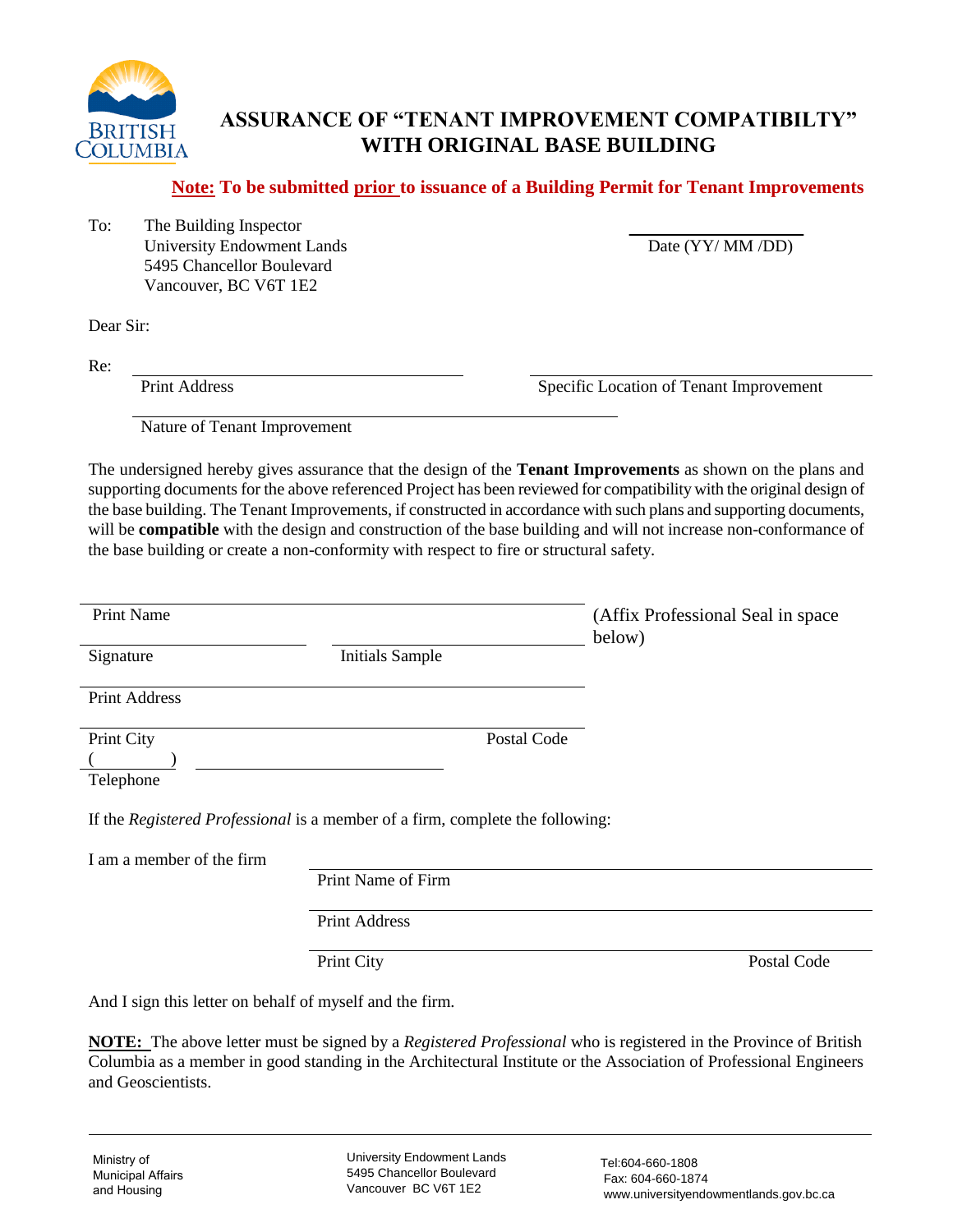

# **COST BREAKDOWN**

|                                                                                        |  | To: Manager, University Endowment Lands                              |                                                                  |                      |
|----------------------------------------------------------------------------------------|--|----------------------------------------------------------------------|------------------------------------------------------------------|----------------------|
| Re:                                                                                    |  |                                                                      |                                                                  |                      |
|                                                                                        |  |                                                                      | (CRU#                                                            |                      |
| Below is a detailed cost breakdown for the tenant improvements we intend to undertake: |  |                                                                      |                                                                  |                      |
| <b>Item</b>                                                                            |  |                                                                      | Name of sub-contractor or<br><b>Equipment Manufacturer</b>       | <b>Value of Item</b> |
|                                                                                        |  | 1. Architectural fees                                                | <u> 1980 - Jan Barnett, fransk politiker (d. 1980)</u>           |                      |
|                                                                                        |  | 2. Engineering fees                                                  |                                                                  |                      |
|                                                                                        |  | 3. Framing materials                                                 |                                                                  |                      |
|                                                                                        |  | 4. Rough Carpentry                                                   |                                                                  |                      |
|                                                                                        |  | 5. HVAC (include kitchen exhaust,<br>range hoods &make up air units) |                                                                  |                      |
|                                                                                        |  | 6. Wall board                                                        | <u> 1980 - Jan James James, martin amerikan bahasa (j. 1918)</u> |                      |
|                                                                                        |  | 7. Finish materials                                                  | <u> 1980 - Jan Barbara, manazarta da yang ba</u>                 |                      |
|                                                                                        |  | 8. Paint or wall finish                                              |                                                                  |                      |
|                                                                                        |  | 9. Finish carpentry                                                  |                                                                  |                      |
| 10. Flooring tile                                                                      |  |                                                                      |                                                                  |                      |
|                                                                                        |  | 11. Flooring (other)                                                 |                                                                  |                      |

Page 1 of 2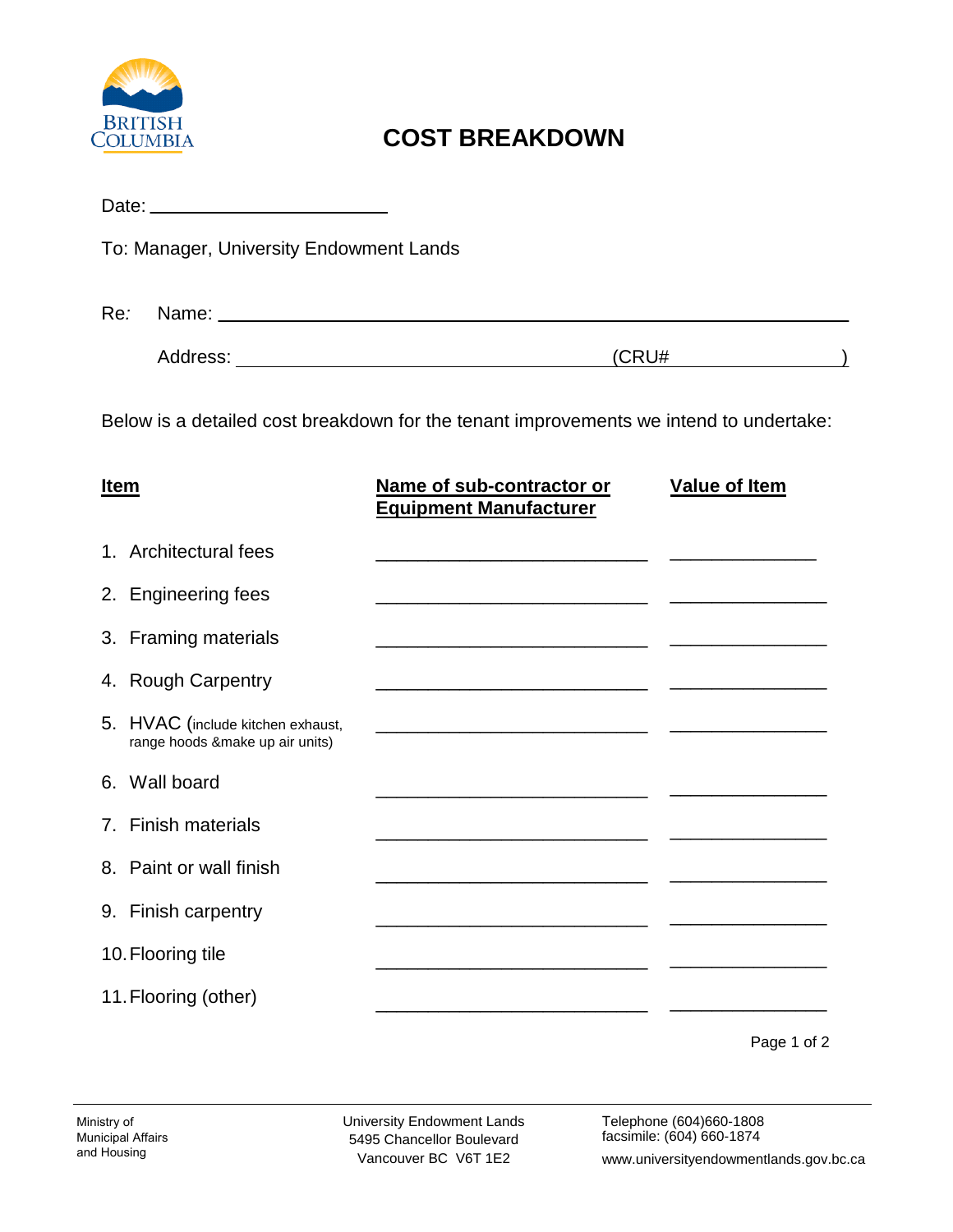#### **Item**

|                                                                            | Name of sub-contractor or<br><b>Equipment Manufacturer</b> | <b>Value of Item</b> |
|----------------------------------------------------------------------------|------------------------------------------------------------|----------------------|
| 12. Bathroom finishing                                                     |                                                            |                      |
| 13. Kitchen cabinets/counters                                              |                                                            |                      |
| 14. Kitchen hood suppression<br>systems                                    |                                                            |                      |
| 15. Serving counters                                                       |                                                            |                      |
| 16. Tables/booths                                                          |                                                            |                      |
| 17. Built in equipment (coolers,<br>display cases, food<br>dispensers etc) |                                                            |                      |
| 18. Lighting                                                               |                                                            |                      |
| 19. Miscellaneous items not<br>previously listed                           |                                                            |                      |
| <b>TOTAL PROJECT BUDGET</b>                                                |                                                            |                      |

The above is a true estimate of all costs associated with the above Tenant Improvement.

Signed (Owner)

\_\_\_\_\_\_\_\_\_\_\_\_\_\_\_\_\_\_\_\_\_\_\_\_\_\_\_

**\_\_\_\_\_\_\_\_\_\_\_\_\_\_\_**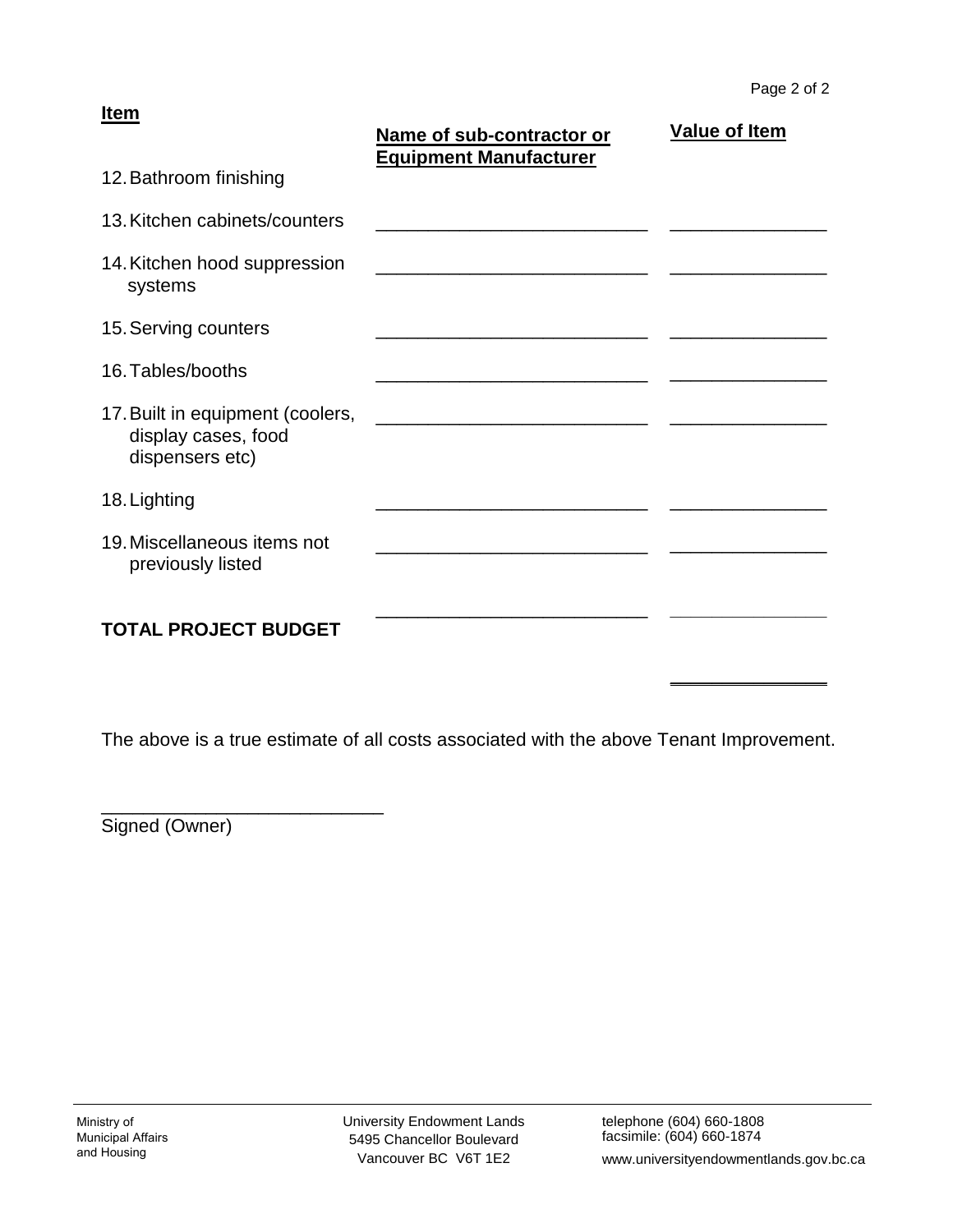

# **University Endowment Lands Land Use, Building and Administration Bylaw Confirmation of Bylaw Compliance**

**Note:** To be submitted with Tenant Improvement applications for a full service restaurant (CD-1 Land Use District) prior to issuance of a Building Permit.

Date

To: Manager, University Endowment Lands

Re: Restaurant Name: Address: (CRU#)

In consideration of the University Endowment Lands accepting and processing this building permit application for a full service restaurant we confirm that the use of the premise complies with the defined use as a full service restaurant as detailed below:

1. Provides fresh and/or prepared foods to customers seated within its premises;

- 2. No more than 15 % of the business is to be derived from take-out orders; and
- 3. Service will be provided to customers seated within the premise by taking orders and providing meals to customers seated within the premise.

\_\_\_\_\_\_\_\_\_\_\_\_\_\_\_\_\_\_\_\_\_\_\_\_\_\_\_\_\_ Signed (Owner of Company)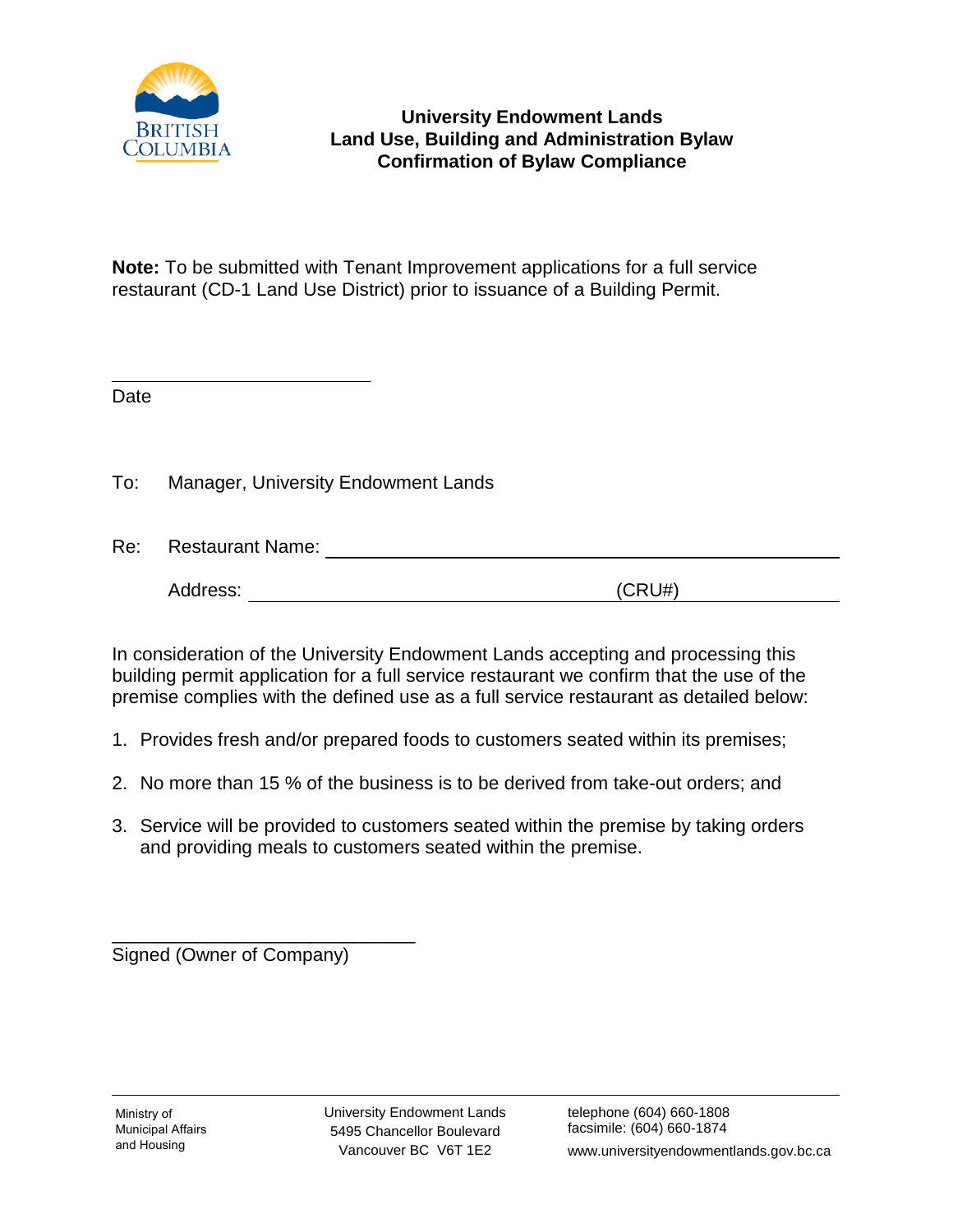

# **Application For Tenant Improvement Building Permit**

| Date:                                                                 |              |
|-----------------------------------------------------------------------|--------------|
| <b>Business Name:</b>                                                 |              |
| Address:                                                              | Unit:        |
| Legal Description:                                                    |              |
| Business Description: (office, retail, full-service restaurant, etc.) |              |
|                                                                       |              |
|                                                                       |              |
| <b>Outright Use</b><br>yes<br>no                                      |              |
| <b>Conditional Use</b><br>yes<br>no                                   |              |
| Development Permit # (if conditional use):                            |              |
|                                                                       |              |
| Applicant:                                                            |              |
| Address:                                                              | Postal Code: |
| Phone No:                                                             |              |
|                                                                       |              |
| <b>Property Owner:</b><br>Address:                                    | Postal Code: |
| Phone No:                                                             |              |
|                                                                       |              |
| <b>Contractor's Name:</b>                                             |              |
| Address:                                                              | Postal Code: |
| Phone No:                                                             |              |
|                                                                       |              |
| <b>Tenants Name:</b>                                                  |              |
| Address:                                                              | Postal Code: |
| Phone No:                                                             |              |
|                                                                       |              |
| <b>Coordinating Professional:</b>                                     |              |
| Address:                                                              | Postal Code: |
| Phone No:                                                             |              |
|                                                                       |              |
| <b>Construction Value:</b>                                            |              |

This application is made by the registered owner of the subject property or his or her representative. In the event that the owner's representative submits the application it must be accompanied with the appropriate Letter of Authorization.

Signature of Registered Owner or Agent

**\_\_\_\_\_\_\_\_\_\_\_\_\_\_\_\_\_\_\_\_\_\_\_\_\_\_\_\_\_\_\_\_\_\_\_\_\_\_\_\_ \_\_\_\_\_\_\_\_\_\_\_\_\_\_\_\_\_\_\_\_\_\_\_\_\_\_\_\_\_**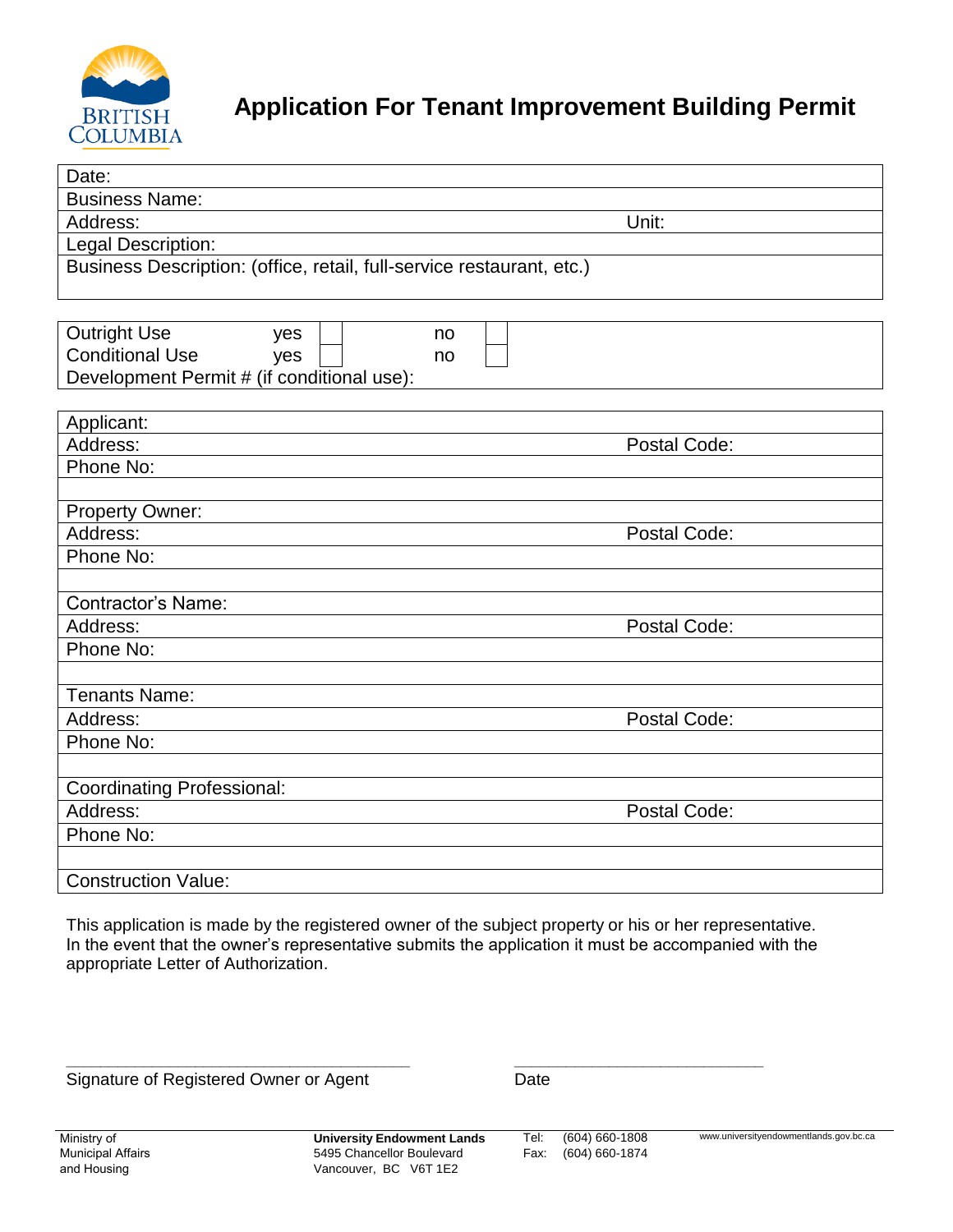

| Date:                                                                 |              |
|-----------------------------------------------------------------------|--------------|
| <b>Business Name:</b>                                                 |              |
| Address:                                                              | Unit:        |
| <b>Legal Description:</b>                                             |              |
| Business Description: (office, retail, full-service restaurant, etc.) |              |
|                                                                       |              |
| Applicant:                                                            |              |
| Address:                                                              | Postal Code: |
| Phone No:                                                             |              |
|                                                                       |              |
| <b>Property Owner:</b>                                                |              |
| Address:                                                              | Postal Code: |
| Phone No:                                                             |              |
|                                                                       |              |
| Cost of sign and installation:                                        |              |

#### **The following documents must be submitted with the application:**

- 1) 2 sets of drawings (to scale) showing:
	- sign location, each side of the sign/awning, giving all pertinent dimensions as well as the colour scheme, materials, copy, lighting and type face.
	- the position of the sign/awning painted on or attached to the building or structure together with the location of any existing signs.
	- sealed drawings (by BC Registered Structural Engineer) of surrounding framework and structural mounting details.
- 2) Letter of Authorization. (if agent is applicant))
- 3) Letters of Assurance (Schedules B-1, B-2, current BC Building Code) from a BC Registered Structural Engineer. A Schedule C-B will be required after the sign/awning is installed.

#### **To be completed by owner**

I, (Owner of University Marketplace) have reviewed the attached plans submitted by the tenant (noted above) and confirm that the proposed design, placement and colors are compatible with the architectural elements of the building and conform to the approved *Comprehensive Sign Plan*.

I also agree that it is the Owner's responsibility to ensure that the design for the attachment of the sign/awning does not compromise the performance of the building envelope.

Signature of Owner